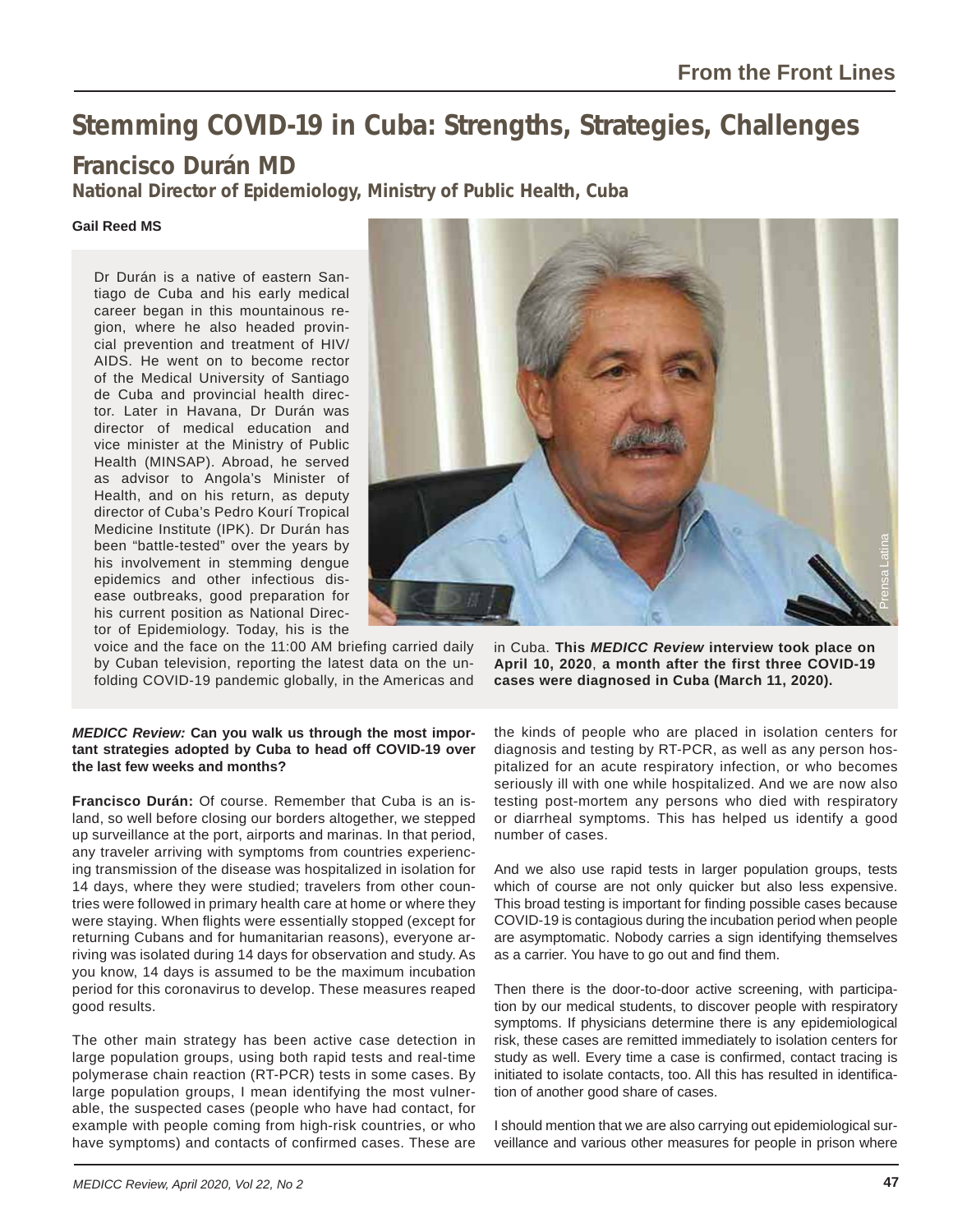### **From the Front Lines**

until now, we have no cases identified. But we are continuing to watch this carefully.

#### *MEDICC Review***: How broad is the active screening?**

**Francisco Durán:** We have screened about 2.5 million people a day with medical students, coordinated by and reporting to family doctors, going house-to-house. Anyone found with respiratory symptoms is given a rapid test by the coordinating physician. The students are trained and protect themselves with masks and gloves; they don't enter into homes, but stay outside a few feet away. Their work is critically important.

#### *MEDICC Review***: I see that South Korea started testing early, at least with rapid tests. But we're seeing Cuba rely more heavily on this massive door-to-door screening that continues at the primary health care level.**

**Francisco Durán:** The fact that we have primary health care everywhere—even in the remote mountains of Santiago de Cuba, there's a family doctor and nurse, a community polyclinic—has permitted us to do the screening and also rapid testing, which is quite easy, on whole groups of at-risk people. It has also allowed us to screen other groups, such as the health professionals leaving to assist other countries. They receive both a rapid test and a RT-PCR.

#### *MEDICC Review***: I want to have the protocol clear on the rapid tests...**

**Francisco Durán:** We began using them to test travelers coming from countries with transmission; then for anyone arriving in the 14 days prior to March 24, when most travel to Cuba was suspended, as part of primary care follow up. Beginning on March 24, all people who, for one reason or another, are still returning to Cuba are tested in isolation centers where they remain for 14 days of observation; all contacts of suspected (not confirmed) cases; those with acute respiratory infections, even a common cold; symptomatic people who may have been indirectly exposed in areas where transmission clusters have been identified (or areas quarantined); all those in nursing homes, psychiatric hospitals and psychopedagogical centers; once again, to all health professionals going abroad; and to anyone hospitalized with a respiratory infection.

You know that the rapid test isn't conclusive, but gives you an idea of possible infection. So of course, when a person is identified with a serious acute respiratory condition, then we use RT-PCR in addition to rapid testing.

#### *MEDICC Review:* Today is April 10. The first cases in Cuba were identified 30 days ago, on March 11. What is the situa**tion today?**

**Francisco Durán:** The measures taken thus far have meant that for most of this time, we were seeing only imported cases, or those infected by travelers, or very small clusters (such as families). Now this has extended and we are talking about limited local transmission. That means that whole neighborhoods or communities are affected, and as a result are put into quarantine, where movement in and out is further restricted and epidemiological surveillance and testing stepped up. This has happened in specific places in various provinces up until now.

#### *MEDICC Review***: It seems that prevention is more important now than ever. How has the media been involved?**

**Francisco Durán:** To the strategies adopted by the national health system, you have to add the intense media campaign. On television, you see a barrage of information and messages. People all across the island tune in to our daily briefing. It offers a panorama of the global COVID-19 situation and the situation in Cuba. We report how many total and new cases have been confirmed in the country, where the new cases have been found (province or town), how many are in serious or critical condition, how many deaths. And this information is accompanied by messaging: for example, if I say that many of the critical or serious cases are people who are hypertensive or diabetic, or that they are in a given age range, then this helps us explain why people of a certain age or with these risk factors should take extra care, should stay home, and so on.

#### *MEDICC Review:* **Of course this response doesn't just involve the health system and the media. Who else is involved at this point?**

One group, including scientists from various institutions and universities, and in particular BioCubaFarma, is working on developing medications to treat COVID-19. Another group is working on digital applications. One is already available that allows people with symptoms to communicate with a health facility's professionals, so they can be identified and receive instructions this way. Another application by Infomed, the country's health information network, publishes updated reports on the situation in Cuba and the world.

Further afield, intersectoral participation is fundamental-not only by neighborhood or mass organizations and local communities, but also the measures taken by Immigration and Customs, Ministries of Education, Higher Education, Culture, Tourism and the Sports and Recreation Institute. Another key action was taken by the Ministry of Labor and Social Security to protect people's salaries when they have to stay home, particularly people over 60 or who have chronic conditions, who have been asked to shelter at home...unless of course they're folks like me, who are older and still working!

#### *MEDICC Review***: In many places worldwide, health facilities have been overwhelmed by patients. What is Cuba doing to prepare for the possibility of high rates of hospitalization and critical care?**

**Francisco Durán:** First, we have set aside more facilities as isolation centers, to be able to handle more people who are at risk, but are asymptomatic, where they stay for 14 days under observation. As you know, travelers arriving since late March, and even the few arriving after that date, have been shuttled directly from the airport to isolation centers.

We have increased the numbers of hospital beds dedicated to COVID-19 patients, including ICU beds, readying these for when we hit the peak of cases, now expected in mid-May. In general, we believe we have enough, and we are using all the capacities we can. In terms of critical care, we are looking fundamentally for more ventilators, so important for these patients. The US sanc